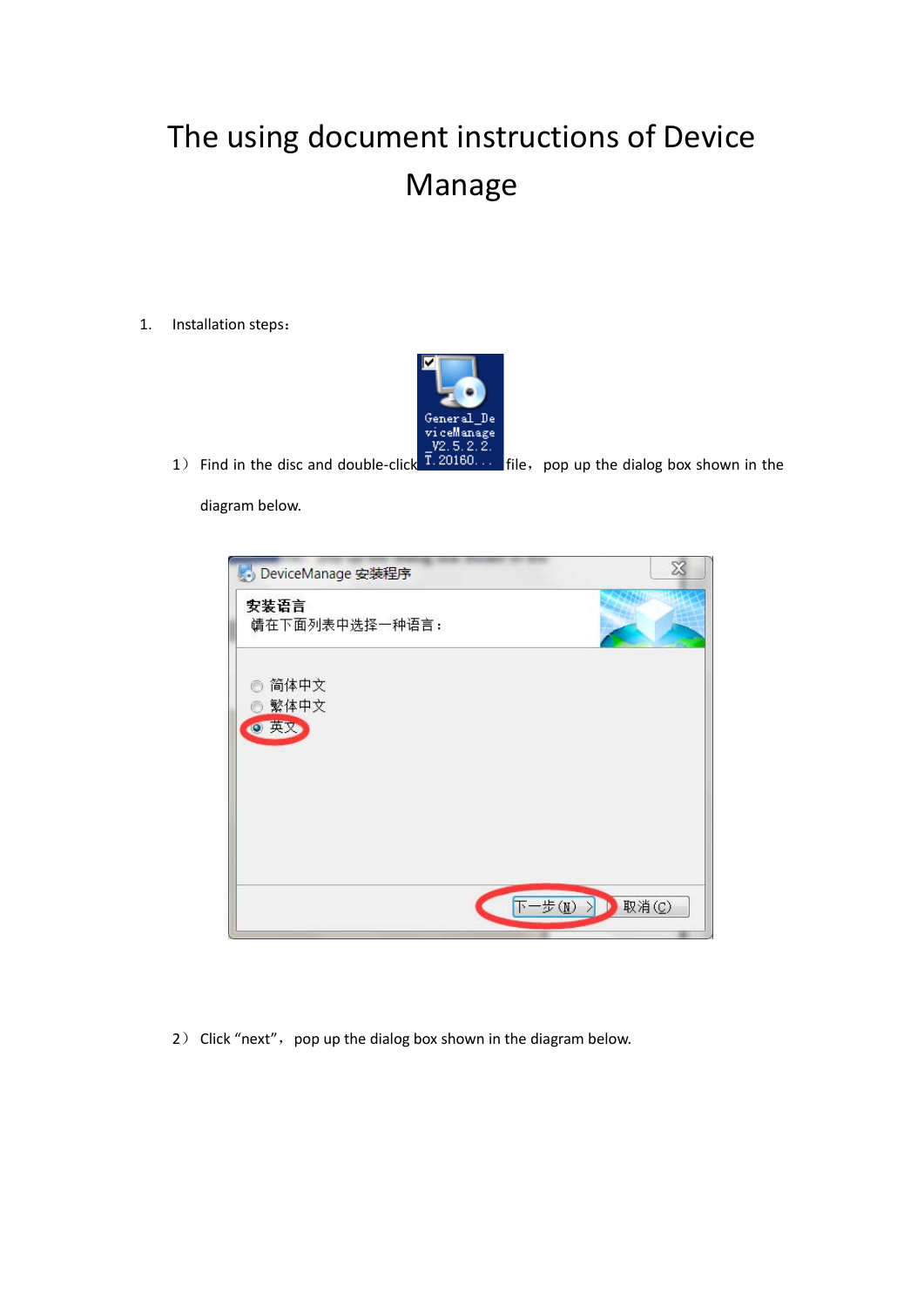

3) Click "next", pop up the dialog box shown in the diagram below.

| DeviceManage Setup                                                                                                                                                            | ×      |
|-------------------------------------------------------------------------------------------------------------------------------------------------------------------------------|--------|
| Installation Folder<br>Where would you like DeviceManage to be installed?                                                                                                     |        |
| The software will be installed in the folder listed below. To select a<br>different location, either type in a new path, or click Change to browse for<br>an existing folder. |        |
| Install DeviceManage to:                                                                                                                                                      |        |
| C:\Program Files\DeviceManage                                                                                                                                                 | Change |
| Space required: 11.2 MB<br>Space available on selected drive: 11.70 GB                                                                                                        |        |
| $\leq$ Back<br>$Next >$                                                                                                                                                       | Cancel |

4) Press the "change" button, , select the installation pat, the system default folder is "C:\Program Files\JF-Device Manager", Click "next", pop up the dialog box shown in the diagram below.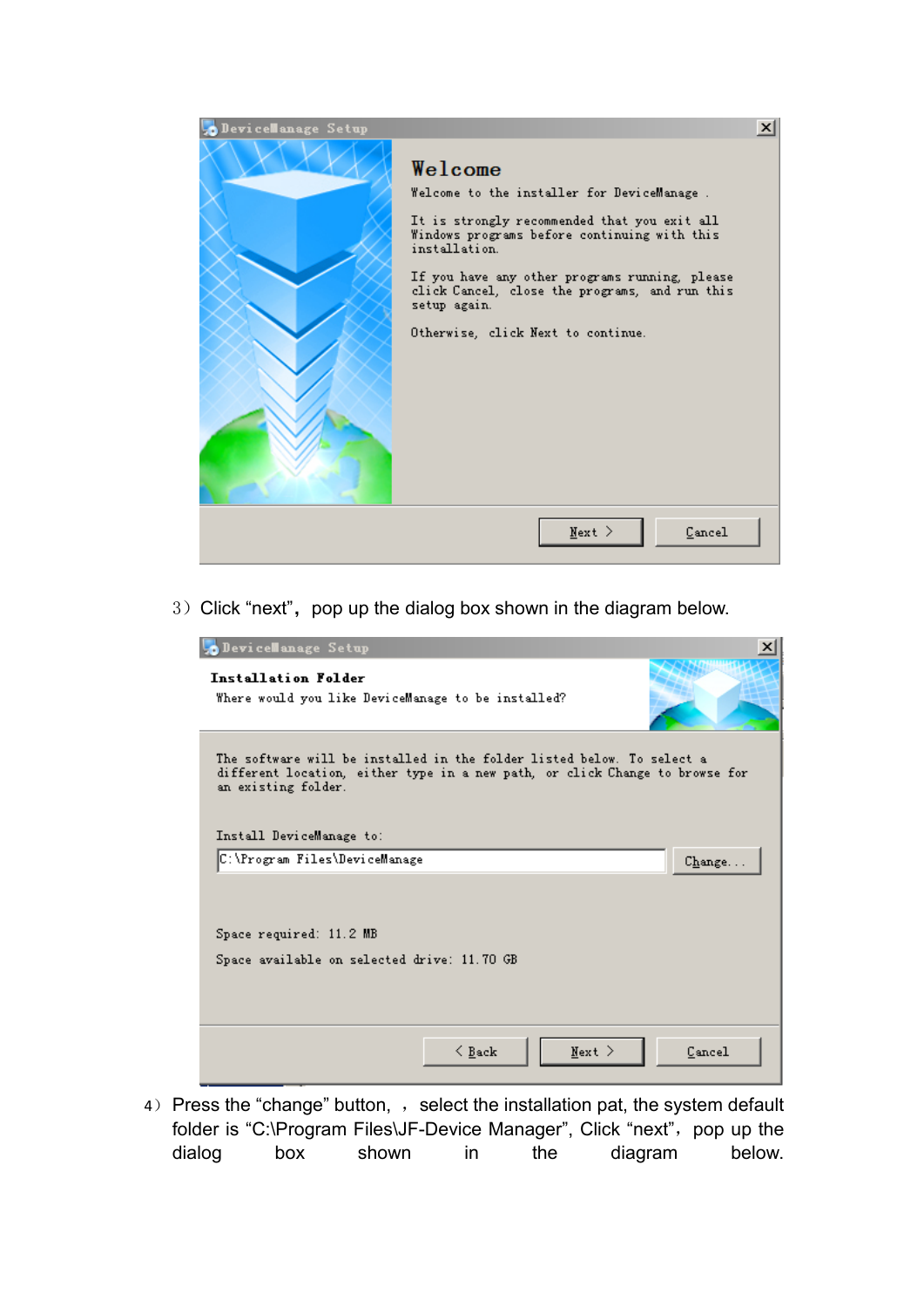| DeviceManage Setup                                                                                                                                                                                                   | x |
|----------------------------------------------------------------------------------------------------------------------------------------------------------------------------------------------------------------------|---|
| <b>Shortcut Folder</b><br>Where would you like the shortcuts to be installed?                                                                                                                                        |   |
| The shortcut icons will be created in the folder indicated below. If you<br>don't want to use the default folder, you can either type a new name, or<br>select an existing folder from the list.<br>Shortcut Folder: |   |
| DeviceManage                                                                                                                                                                                                         |   |
| 6 Install shortcuts for current user only<br>Make shortcuts available to all users                                                                                                                                   |   |
| $Next >$<br>$\leq$ Back<br>Cancel                                                                                                                                                                                    |   |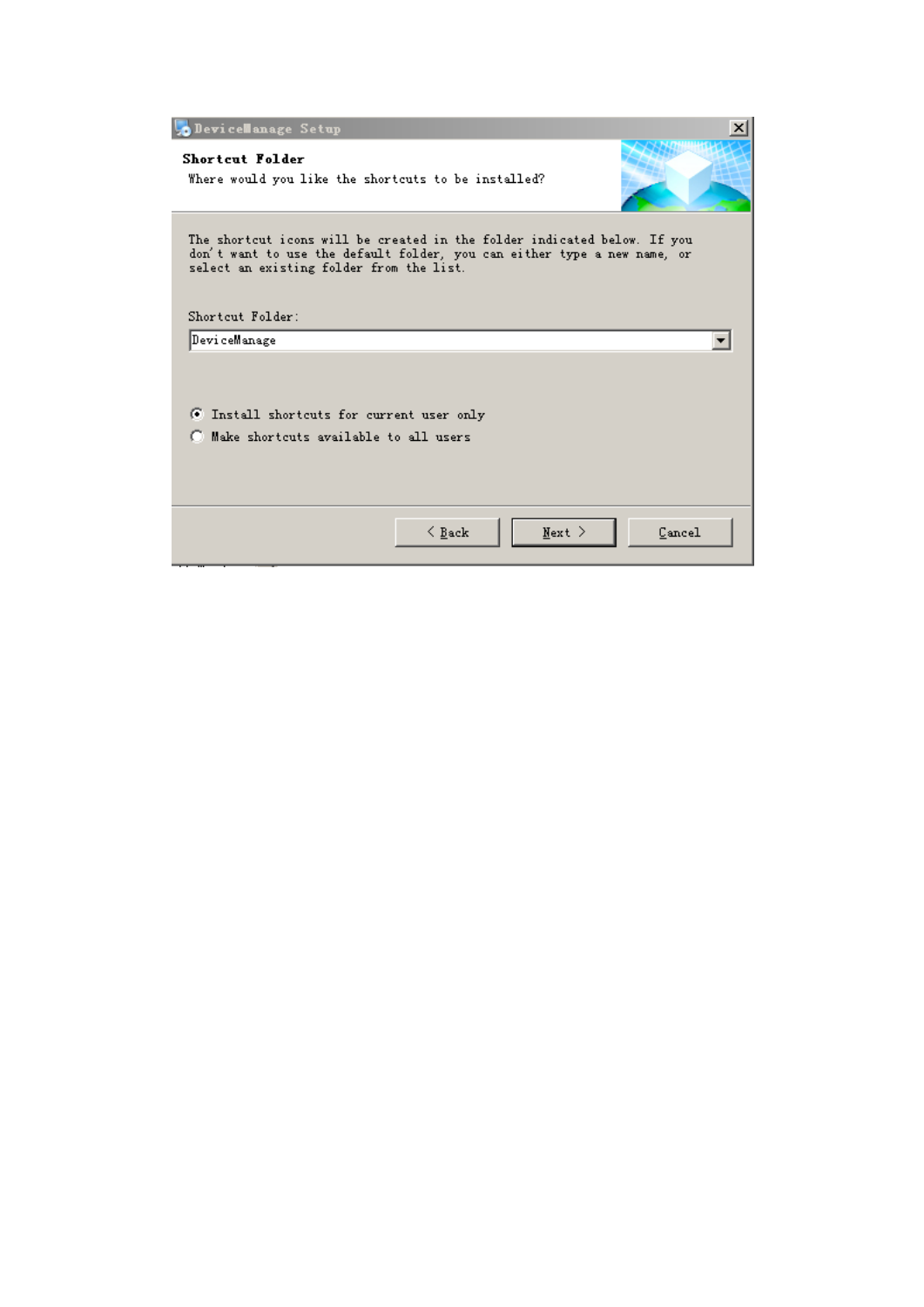5) Input the user message, click "next", start to install Player, pop up the dialog box shown in the diagram below.



 $6)$  Click "next", pop up the dialog box shown in the diagram below.



7) Click "finish" button to complete the installation. At this moment, the desktop will appear the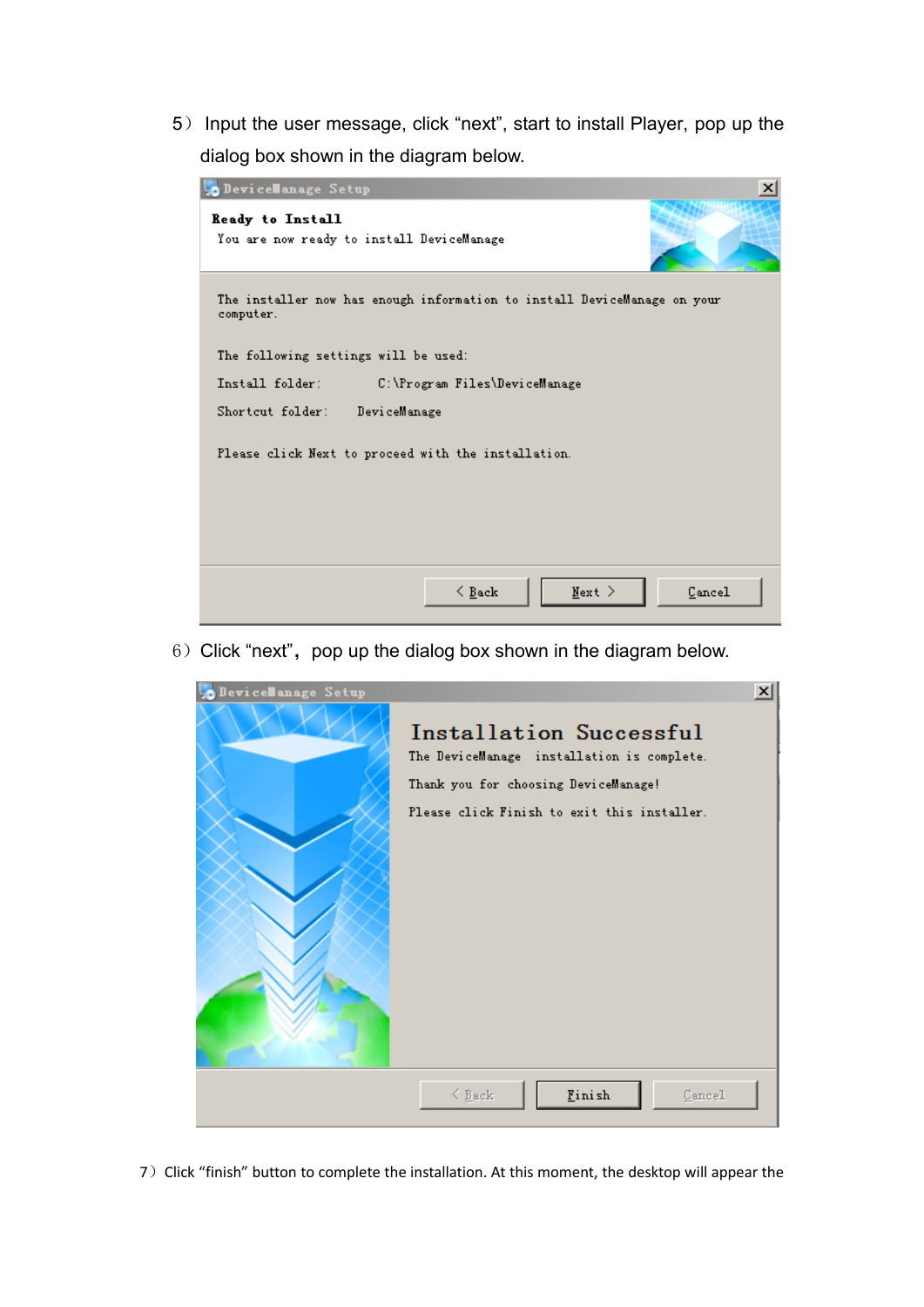

2. Device Manage interface is as follows:

| $\vert x \vert$<br><b>R.</b> Device Manager |            |      |            |           |             |                       |                   |          |
|---------------------------------------------|------------|------|------------|-----------|-------------|-----------------------|-------------------|----------|
| NO.                                         | IP Address | Port | Destribe   |           | Mac Address | CloudID               | <b>IP Address</b> | ×        |
|                                             |            |      |            |           |             |                       |                   | ÷        |
|                                             |            |      |            |           |             |                       | Subnet Mask       |          |
|                                             |            |      |            |           |             |                       | Gateway           | ×        |
|                                             |            |      |            |           |             |                       |                   | SameToPc |
|                                             |            |      |            |           |             |                       | <b>HTTPPort</b>   |          |
|                                             |            |      |            |           |             |                       | <b>TCPPort</b>    |          |
|                                             |            |      |            |           |             |                       | Mac Address       |          |
|                                             |            |      |            |           |             |                       | CloudID           |          |
|                                             |            |      |            |           |             |                       |                   | Modify   |
|                                             |            |      |            |           |             | $\blacktriangleright$ | adminPsw          | Advance  |
| $\left  \cdot \right $<br>SelectAll         |            |      |            |           |             |                       |                   |          |
|                                             | IP Search  |      | Add Device | WebBrowse | Reboot      | ResetConfig           |                   |          |
| <b>DirPath</b>                              |            |      |            |           | Browse      | Export                |                   |          |
| FileName:                                   |            |      |            |           | Browse      | Upgrade               |                   |          |
|                                             |            |      |            |           |             |                       |                   |          |

1) Search device

| $\vert x \vert$<br><b>T.</b> Device anager |                   |       |                                |                   |                    |                   |                                                            |  |
|--------------------------------------------|-------------------|-------|--------------------------------|-------------------|--------------------|-------------------|------------------------------------------------------------|--|
| NO.                                        | <b>IP Address</b> | Port  | Destribe                       | Mac Address       | CloudID            |                   | 0<br>$\mathbf{0}$<br>$\mathbf{0}$<br>$\mathbf 0$<br>$\sim$ |  |
| Ω1                                         | 10.10.48.7        | 34567 |                                | 00:3e:0d:40:17:7f | 4919d1ae34         | <b>IP Address</b> |                                                            |  |
| $\Box$ 2                                   | 10.10.48.21       | 34567 |                                | 00:43:8f:88:00:01 | fc664991f48d       | Subnet Mask       | 0<br>0<br>0<br>$\mathbf{0}$                                |  |
| $\Box$ 3                                   | 10.10.48.40       | 34567 |                                | 00:12:14:20:07:7a | a301bed2d6a        |                   |                                                            |  |
| $-4$                                       | 10.10.48.41       | 34567 |                                | 00:12:14:20:0e:49 | 2b095de9234        | Gateway           | 0<br>0<br>0<br>0<br><b>Simple</b><br><b>Simple</b>         |  |
| $\Box$ 5                                   | 10.10.48.51       | 34567 |                                | 00:0b:3d:10:34:23 | 18fbe97398f        |                   |                                                            |  |
| $\Box$ 6                                   | 10.10.48.56       | 34567 |                                | 00:3e:0b:05:b5:a2 | 2354e928244        |                   | SameToPc                                                   |  |
| $\Box$ 7                                   | 10.10.48.57       | 34567 |                                | 00:12:12:06:81:4b | 61873ea5ccl        | <b>HTTPPort</b>   |                                                            |  |
| $\Box$ 8                                   | 10.10.48.58       | 34567 |                                | 00:3e:0b:42:1e:cb | dfb0f86d83ef       |                   |                                                            |  |
| $\Box$ 9                                   | 10.10.48.59       | 34567 |                                | 00:12:12:82:ab:6d | 955bbdabf36        | <b>TCPPort</b>    |                                                            |  |
| $\Box$ 10                                  | 10.10.48.61       | 34567 |                                | 00:12:12:1f:8b:c8 | 7da8f9353b2        |                   |                                                            |  |
| $\Box$ 11                                  | 10.10.48.62       | 34567 |                                | 00:3e:0b:05:b6:21 | b7452cc21dc        | Mac Address       |                                                            |  |
| $\Box$ 12                                  | 10.10.48.63       | 34567 |                                | 00:12:13:3a:19:0e | 57be916fb53        | CloudID           |                                                            |  |
| п<br>13                                    | 10.10.48.65       | 34567 |                                | 00:12:12:30:c4f3  | b1531777ccc        |                   |                                                            |  |
| п<br>14                                    | 10.10.48.91       | 34567 |                                | 00:12:14:20:07ba  | 90631dd5cbf        |                   | Modify                                                     |  |
| п<br>15                                    | 10.10.48.109      | 34567 |                                | 00:12:12:21:31:0a | 0045edcdbbc        |                   |                                                            |  |
| □<br>16                                    | 10.10.48.110      | 34567 |                                | 00:0b:33:72:00:01 | c501906ca1(-1      | adminPsw          | <b>Advance</b>                                             |  |
| न                                          |                   |       |                                |                   |                    |                   |                                                            |  |
| <b>SelectAll</b>                           | <b>IP</b> Search  |       | <b>Add Device</b><br>WebBrowse | Reboot            | <b>ResetConfig</b> |                   |                                                            |  |
|                                            |                   |       |                                |                   |                    |                   |                                                            |  |
| <b>DirPath</b>                             |                   |       |                                | <b>Browse</b>     | Export             |                   |                                                            |  |
| FileName:                                  |                   |       |                                | <b>Browse</b>     | Upgrade            |                   |                                                            |  |
|                                            |                   |       |                                |                   |                    |                   |                                                            |  |

2) Modify the network parameters: select a device, in the action bar on the right can modify the network parameters of the IP address, subnet mask, default gateway, HTTP port, TCP port, then the network parameters of the device modified successfully; click on the "consistent with the local PC" can make the subnet mask and default gateway fit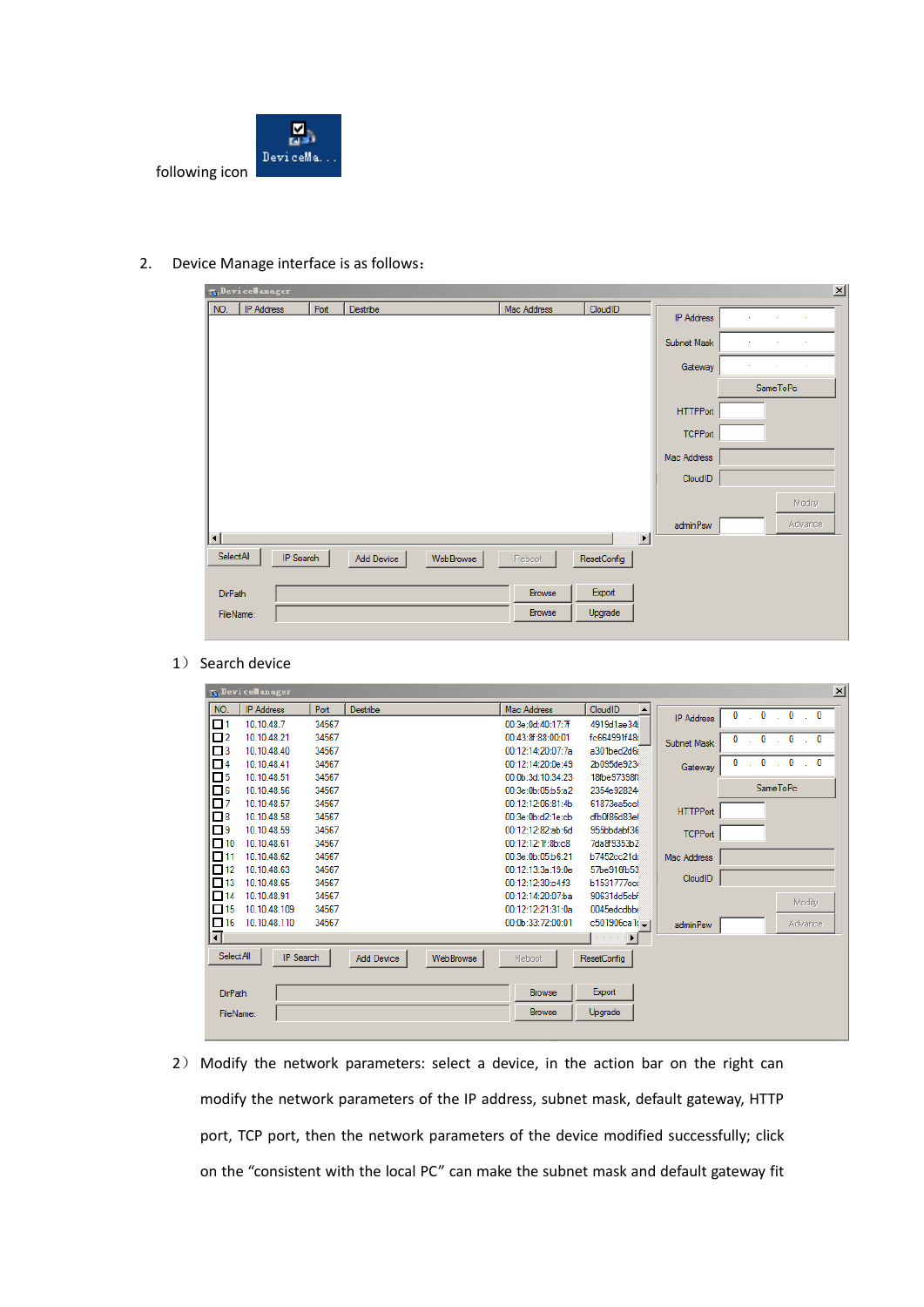to the PC.

| IP Address    | $10$ $\,$ $10$ $\,$ $48$ $\,$ $61$ |  |  |  |  |  |
|---------------|------------------------------------|--|--|--|--|--|
| Subnet Mask   | 255 . 255 . 240 . 0                |  |  |  |  |  |
| Gateway       | $10$ $. 10$ $. 48$ $. 1$           |  |  |  |  |  |
|               | <b>SameToPc</b>                    |  |  |  |  |  |
| HTTPPort 80   |                                    |  |  |  |  |  |
| TCPPort 34567 |                                    |  |  |  |  |  |
|               | Mac Address 00:12:12:1f:8b:c8      |  |  |  |  |  |
|               | CloudID 7da8f9353b254e72           |  |  |  |  |  |
|               | Modify                             |  |  |  |  |  |
| adminPsw      | Advance                            |  |  |  |  |  |

3) Advanced; configurate the DNS, mobile phone monitoring enabled, DDNS, WIFI, etc.

| Advance          | $\vert x \vert$                                          |
|------------------|----------------------------------------------------------|
| DNS <sub>1</sub> | $192$ $.168$ $.1$ $.1$                                   |
| DNS <sub>2</sub> | 8<br>.8.8.8.<br>SameToPc                                 |
| PhoneInfo        |                                                          |
| Enable           | ⊽                                                        |
| Port             | 34599                                                    |
| DDNSType         |                                                          |
| <b>DDNSType</b>  | CN <sub>99</sub><br>$\vert \mathbf{r} \vert$<br>Regsiter |
| Enable           |                                                          |
| DomainName       | your.3322.org                                            |
| <b>DDNSName</b>  |                                                          |
| Passwd           |                                                          |
|                  |                                                          |
|                  |                                                          |
| Wifi             | Setting                                                  |
|                  | Cancel<br>Save                                           |

4) Device upgrade firmware: select the device needs to upgrade, click the "browse" button  $\zeta$  (generally the suffix for upgrade firmware is  $\zeta$  ) select the firmware needs to upgrade,